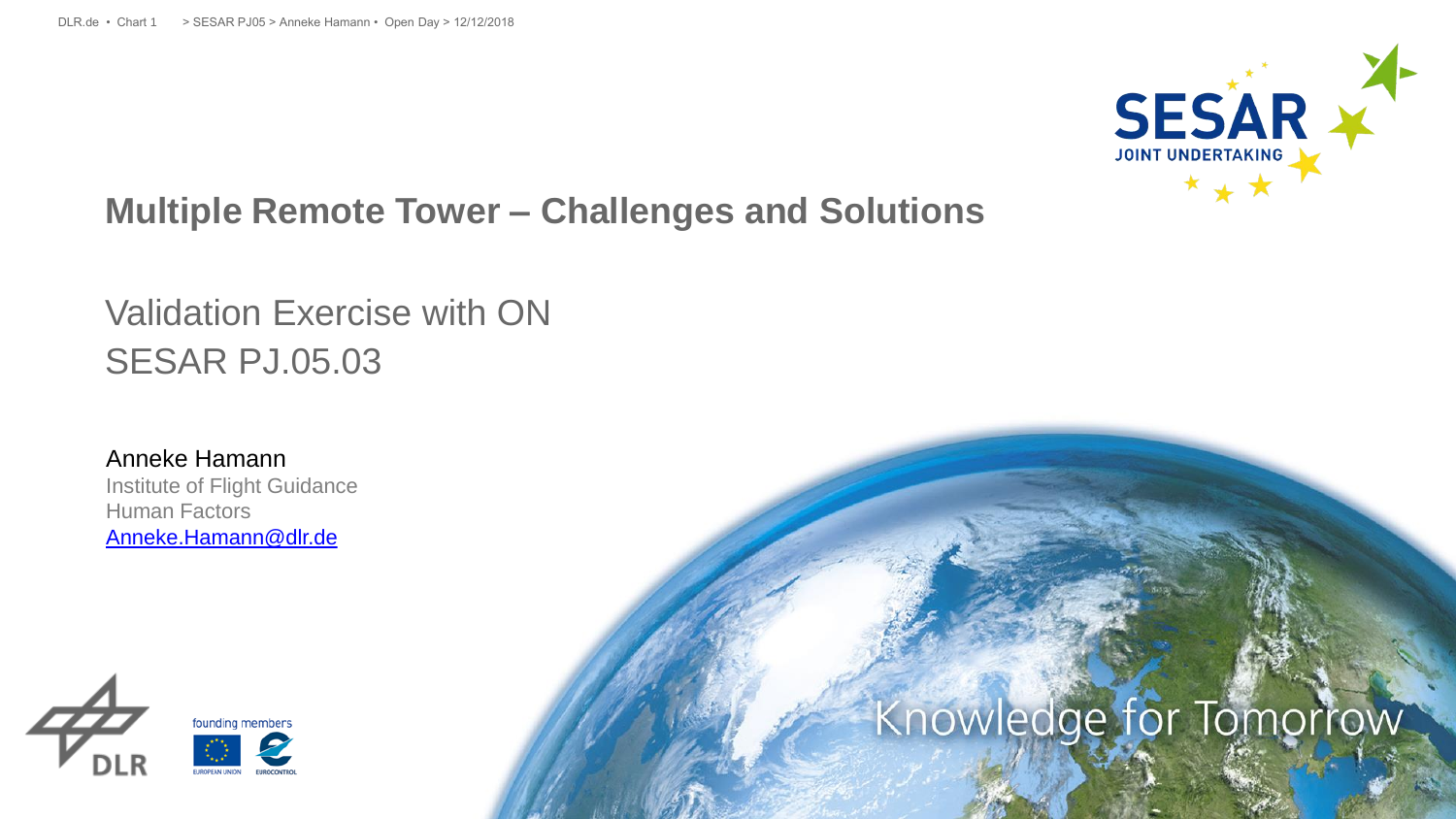#### **Validation Context PJ.05.03**

- Which impact does Multiple Remote Tower have on…
	- Human Performance
	- Safety
	- Capacity
	- Cost Efficiency?



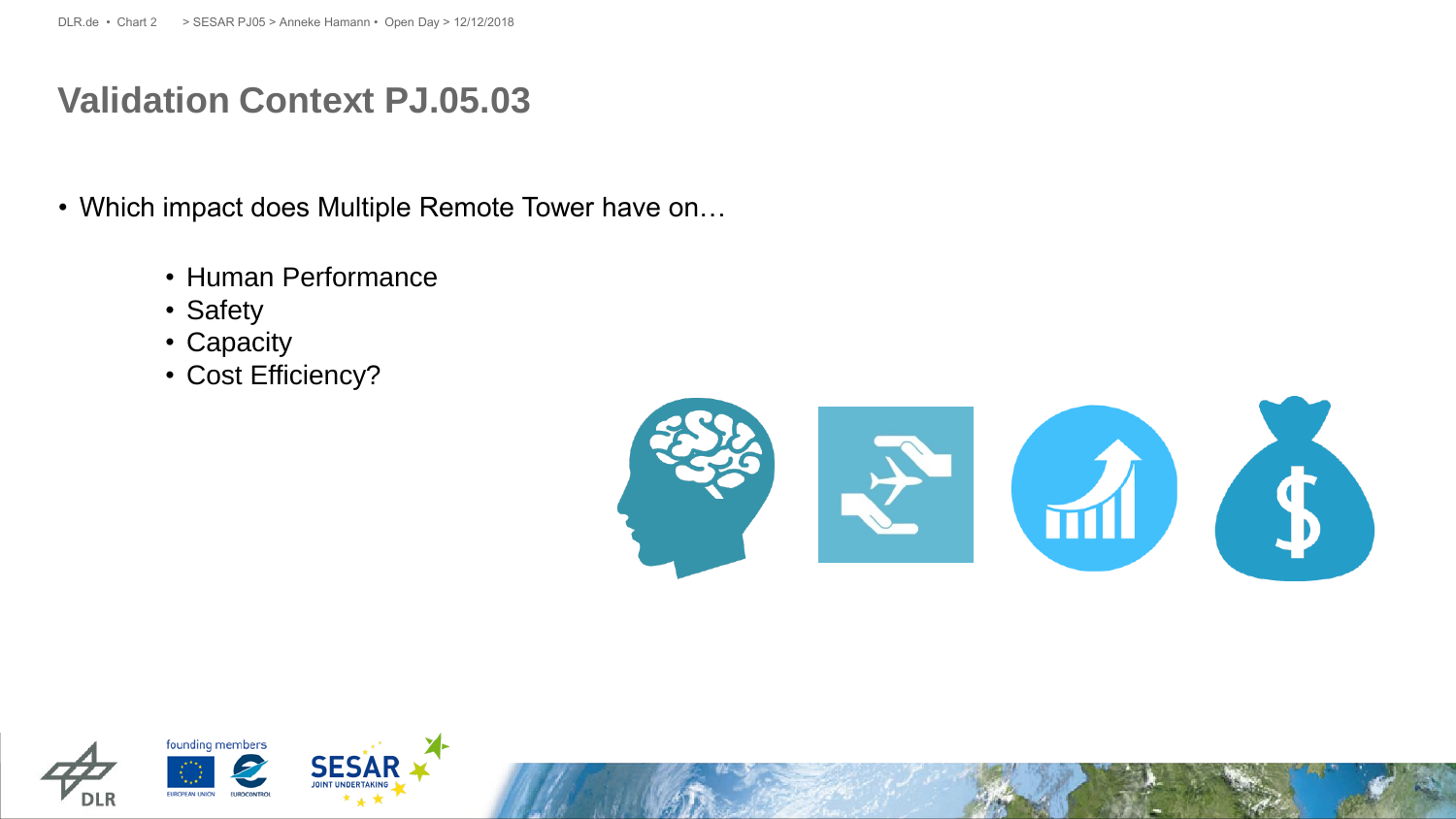#### **Set-Up EXE-05.03.V2-3.1 – ON**

#### Multiple Remote Tower module:

- ATS provided to 3 small-sized airports
- DLR real-time simulation platform
- Frequentis smart strip planner prototype

Participants:

• 6 ATCOs from Oro Navigacija (ON)

Split & Merge procedures:

- Overload: split & merge of Kaunas
- Emergency: split of Kaunas & Palanga



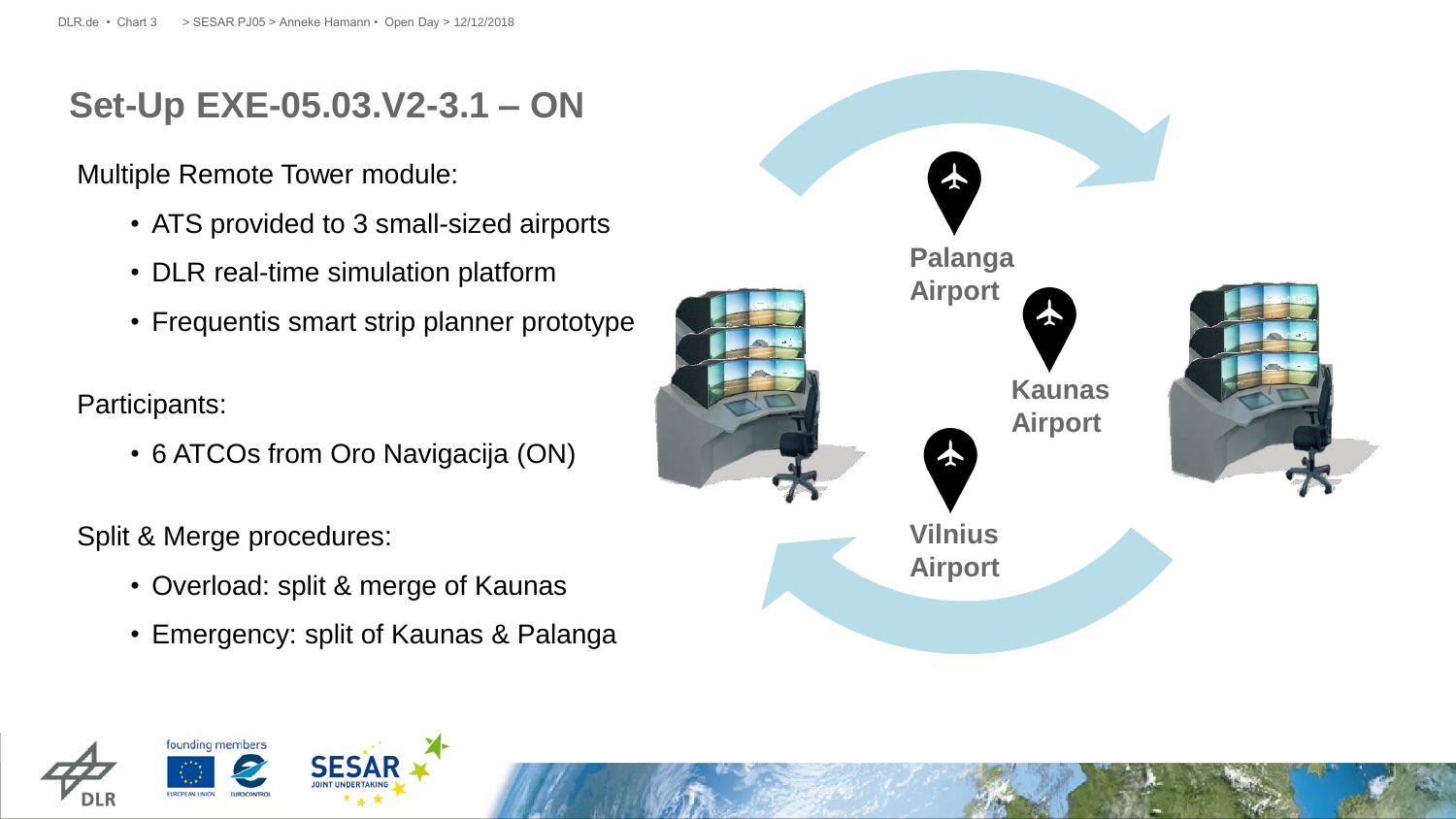

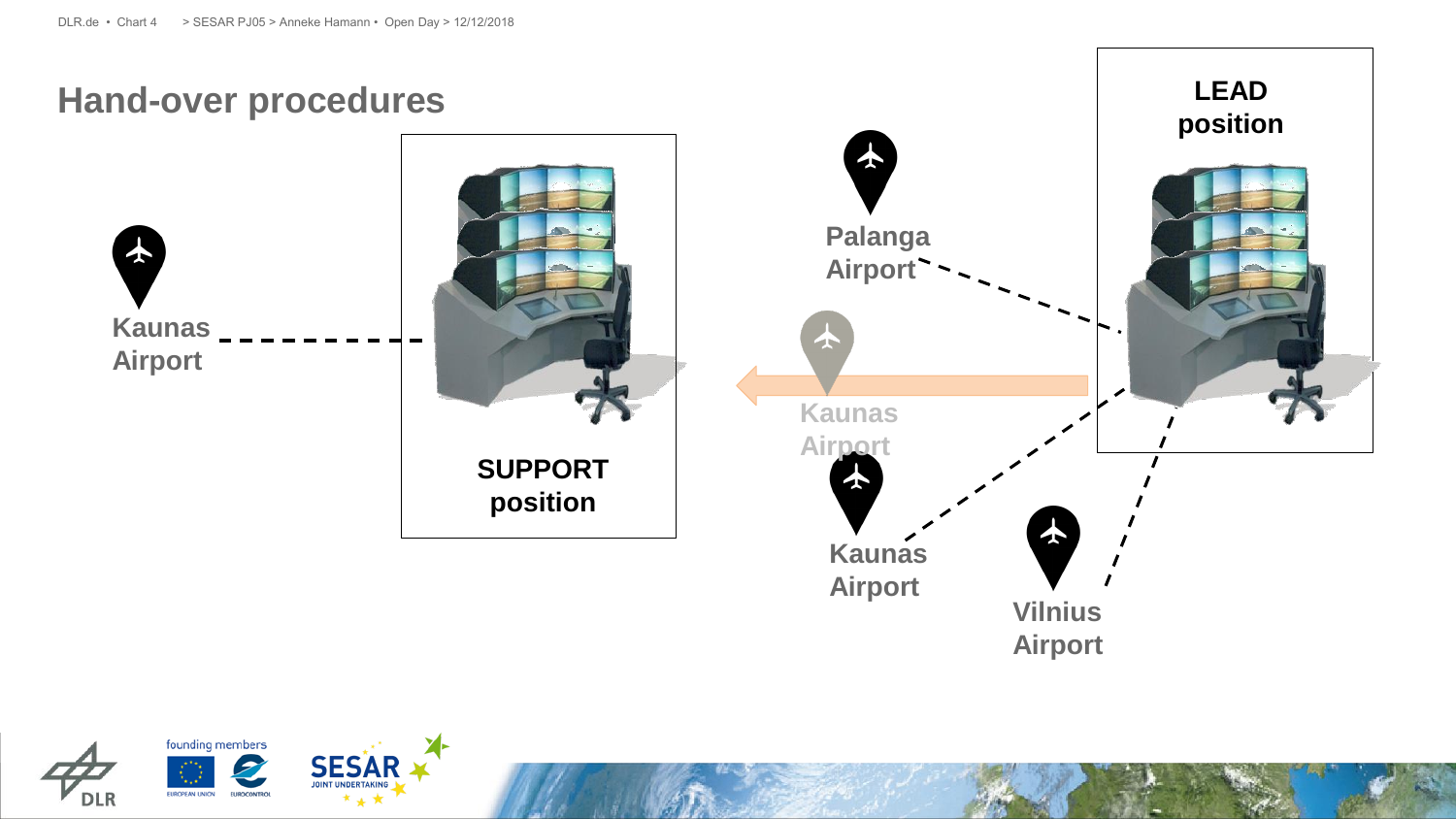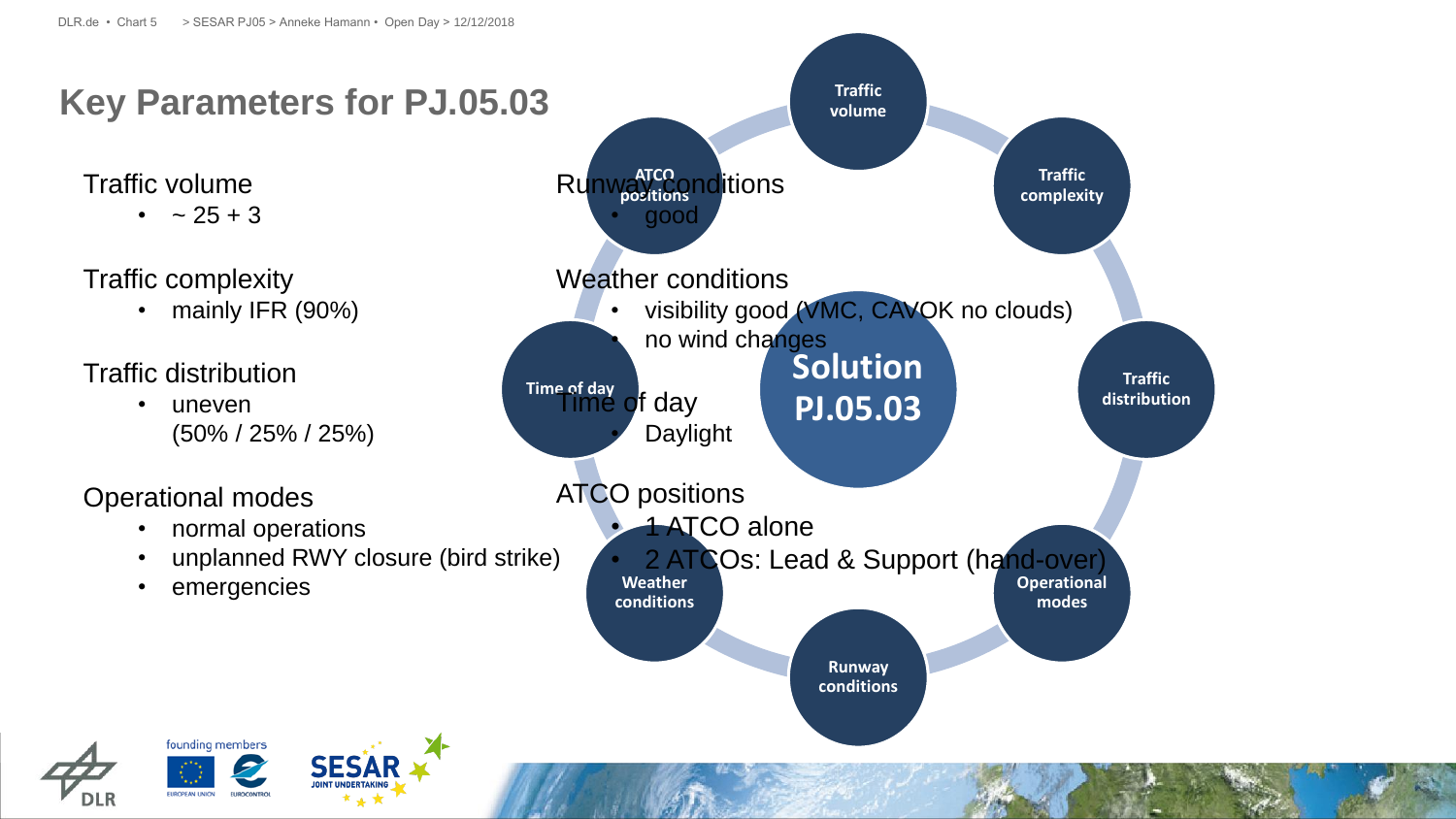# **Scenarios with Independent Variables**

| <b>Scenario</b><br>ID | <b>No. of ADs</b><br>for LEAD | <b>Time</b> | <b>Hand-Over</b> | <b>Type of Incident</b>        |
|-----------------------|-------------------------------|-------------|------------------|--------------------------------|
| <b>Training</b>       | $3 - 2$                       | 00:40       | Split            | none                           |
| SCN <sub>1</sub>      | $3 - 2 - 3$                   | 01:00       | Split & Merge    | high traffic load, bird strike |
| SCN <sub>2</sub>      | 3                             | 01:00       | none             | high traffic load, bird strike |
| SCN <sub>3</sub>      | $3 - 1$                       | 00:40       | <b>Split</b>     | emergency                      |
| SCN4                  | 3                             | 00:40       | none             | emergency                      |

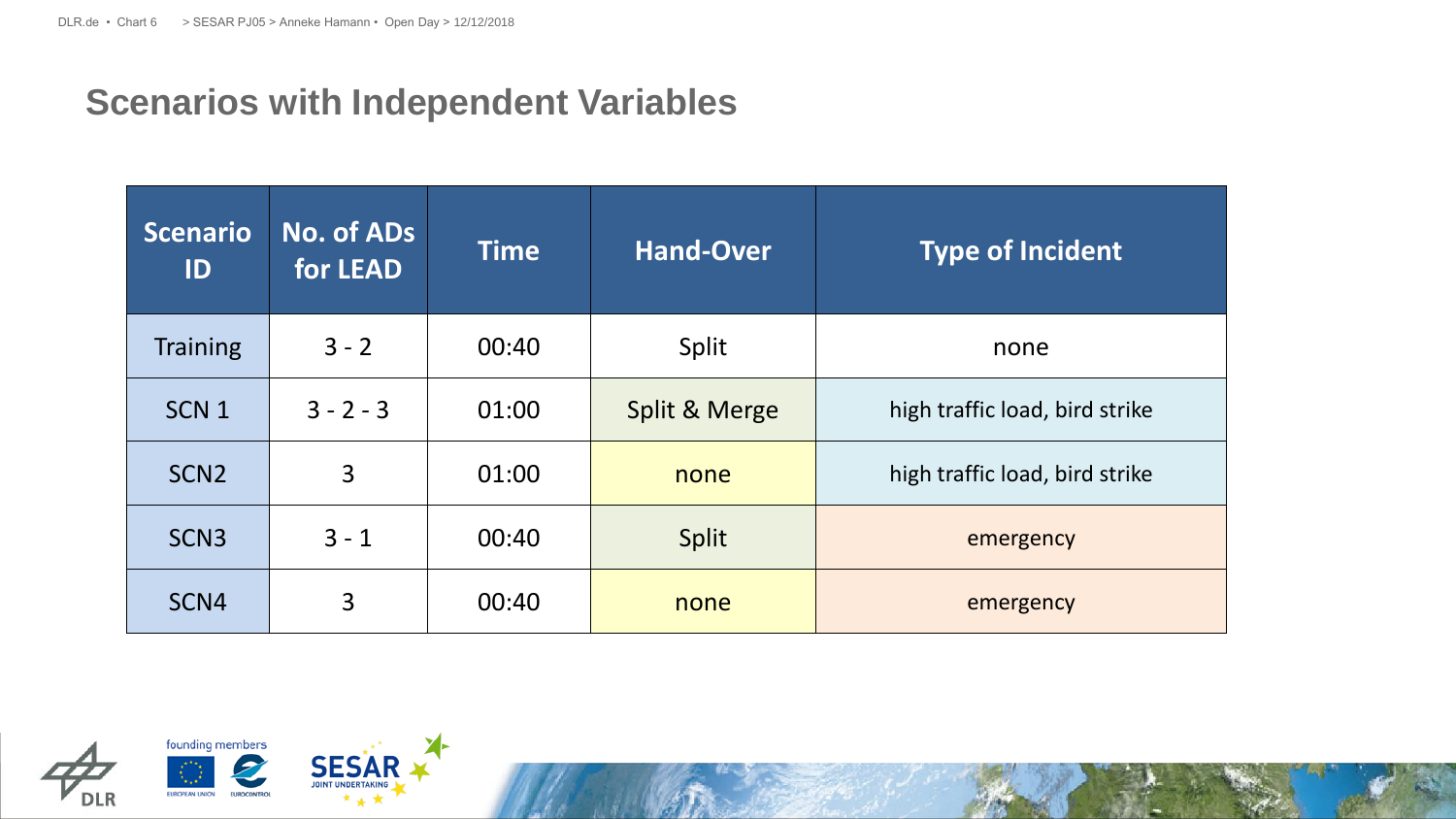# **Agenda for the Exercise Days**

| <b>Begin</b> | Day 1            | Day 2            |
|--------------|------------------|------------------|
| 08:30        | <b>Briefing</b>  |                  |
| 09:30        | <b>Training</b>  | Run <sub>2</sub> |
| 10:30        | <b>Training</b>  | Run <sub>3</sub> |
| 11:30        | Run 1            | Run 3            |
| 12:30        | Lunch            | Lunch            |
|              |                  | Run 4            |
| 13:30        | Run 1            | Run 4            |
| 14:30        | Run <sub>2</sub> |                  |
| 15:30        | <b>Debrief</b>   | <b>Debrief</b>   |
| 16:30        |                  |                  |

ATCO 1 ATCO 2



EUROPEAN UNION

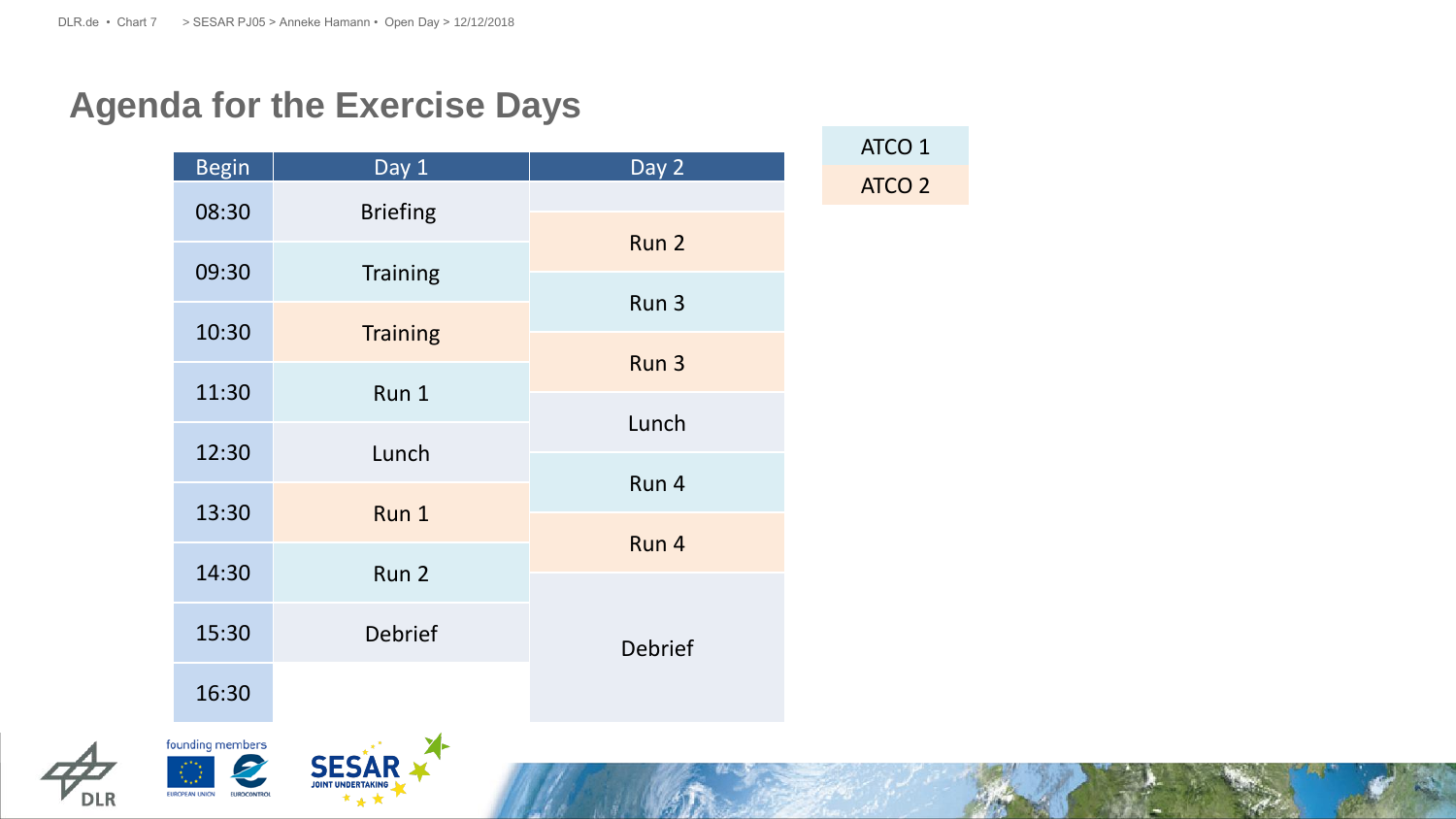# **ATCO Task**

- active ATC as usual
- workload rating every 5min (ISA scale)

| <b>Workload Heading</b> | <b>Under-Utilised</b>                                   | <b>Relaxed</b>                                               | <b>Comfortable Busy Pace</b>                                                                             | High                                                                                                       | <b>Excessive</b>     |
|-------------------------|---------------------------------------------------------|--------------------------------------------------------------|----------------------------------------------------------------------------------------------------------|------------------------------------------------------------------------------------------------------------|----------------------|
| <b>Spare Capacity</b>   | <b>Very Much</b>                                        | <b>Ample</b>                                                 | Some                                                                                                     | <b>Very Little</b>                                                                                         | <b>None</b>          |
| <b>Description</b>      | Nothing to do. Rather boring. More than enough time for | all tasks. Active on ATC task<br>lless than 50 % of the time | All tasks well in hand. Busy<br>but stimulating pace. Could<br>keep going continuously at<br>this level. | Non-essential tasks suffering. Behind on tasks; losing track<br>Could not work at this level<br>very long. | of the full picture. |

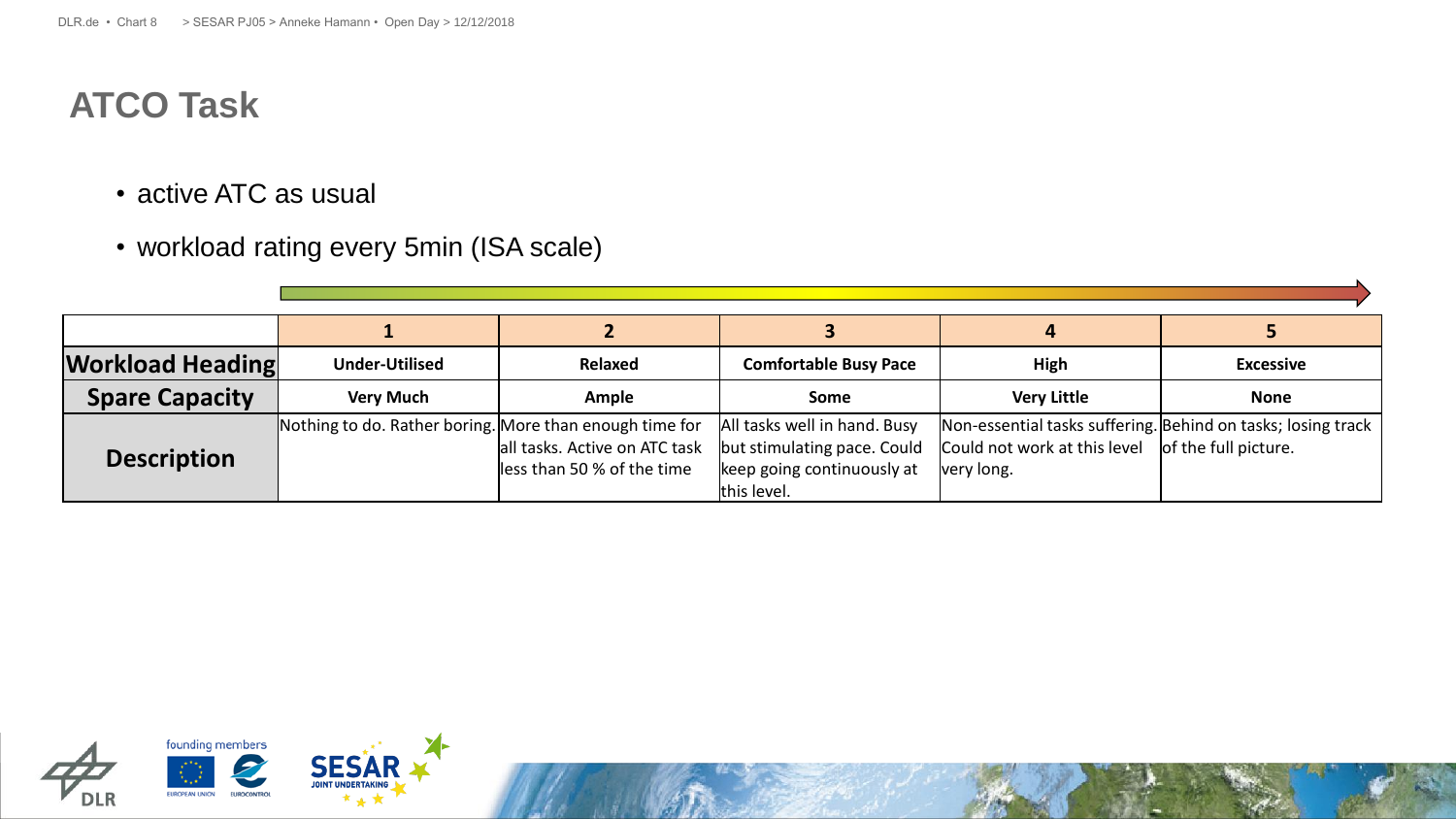#### **Communication**

- ATCOs and pseudo-pilots: use airport designator in every initial call  $\rightarrow$  additional safety measure to enhance situational awareness
- radio communication collected to analyse:
	- airport designator usage
	- length and frequency of calls

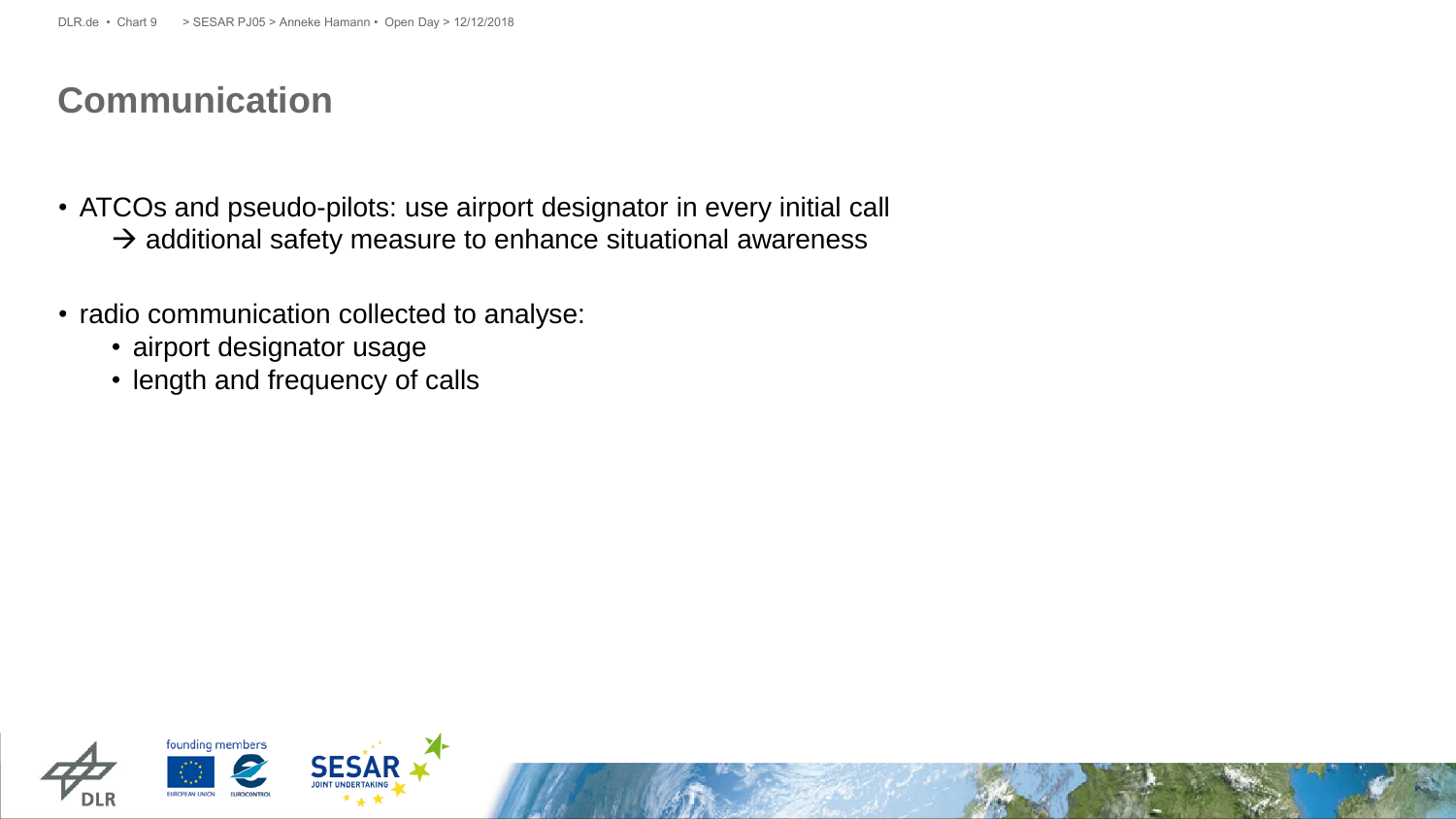# **Eyetracking**

- discover scanning patterns
- correlate safety critical clearances with information gathered



Papenfuss, A., & Friedrich, M. (2016). Head Up Only – A design concept to enable multiple remote tower operations. Institute of Flight Guidance, German Aerospace Center, Braunschweig.

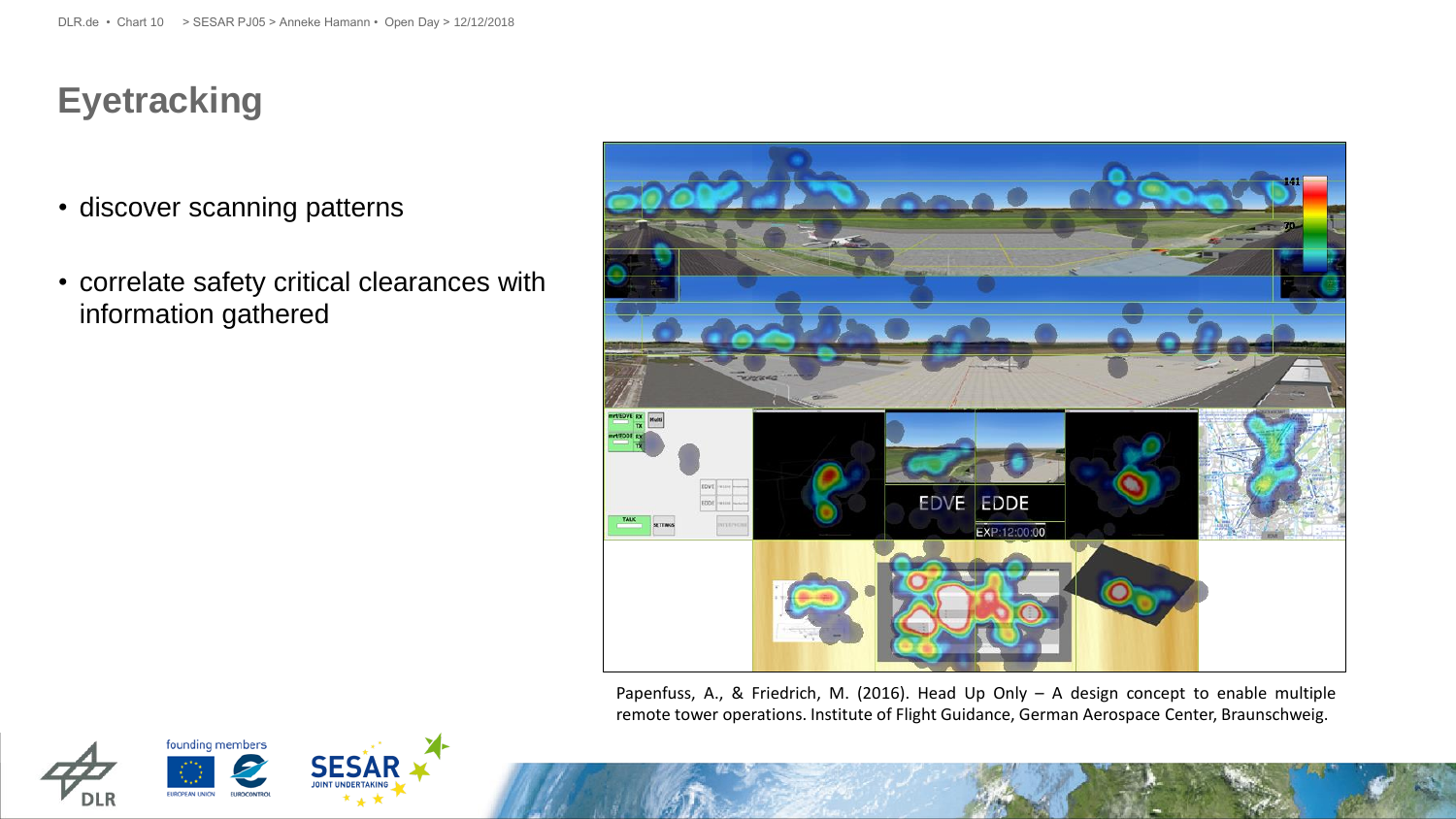# **Questionnaire Data & Debriefing**

Questionnaires after each scenario and after the simulation covering…



#### human performance

| safety |
|--------|
|        |



| ID               | Question                                                                                  |
|------------------|-------------------------------------------------------------------------------------------|
| PE01             | I was generally able to perform the necessary ATC tasks.                                  |
| PE <sub>02</sub> | My situational awareness was sufficient at any time.                                      |
| PE03             | I was generally able to prioritize tasks.                                                 |
| PE04             | I was generally able to set up a traffic sequence (e.g. VFR into IFR; sequence on final). |
| PE <sub>05</sub> | I was able to identify all relevant aircraft.                                             |



cost efficiency

capacity

… and additional debriefing interviews

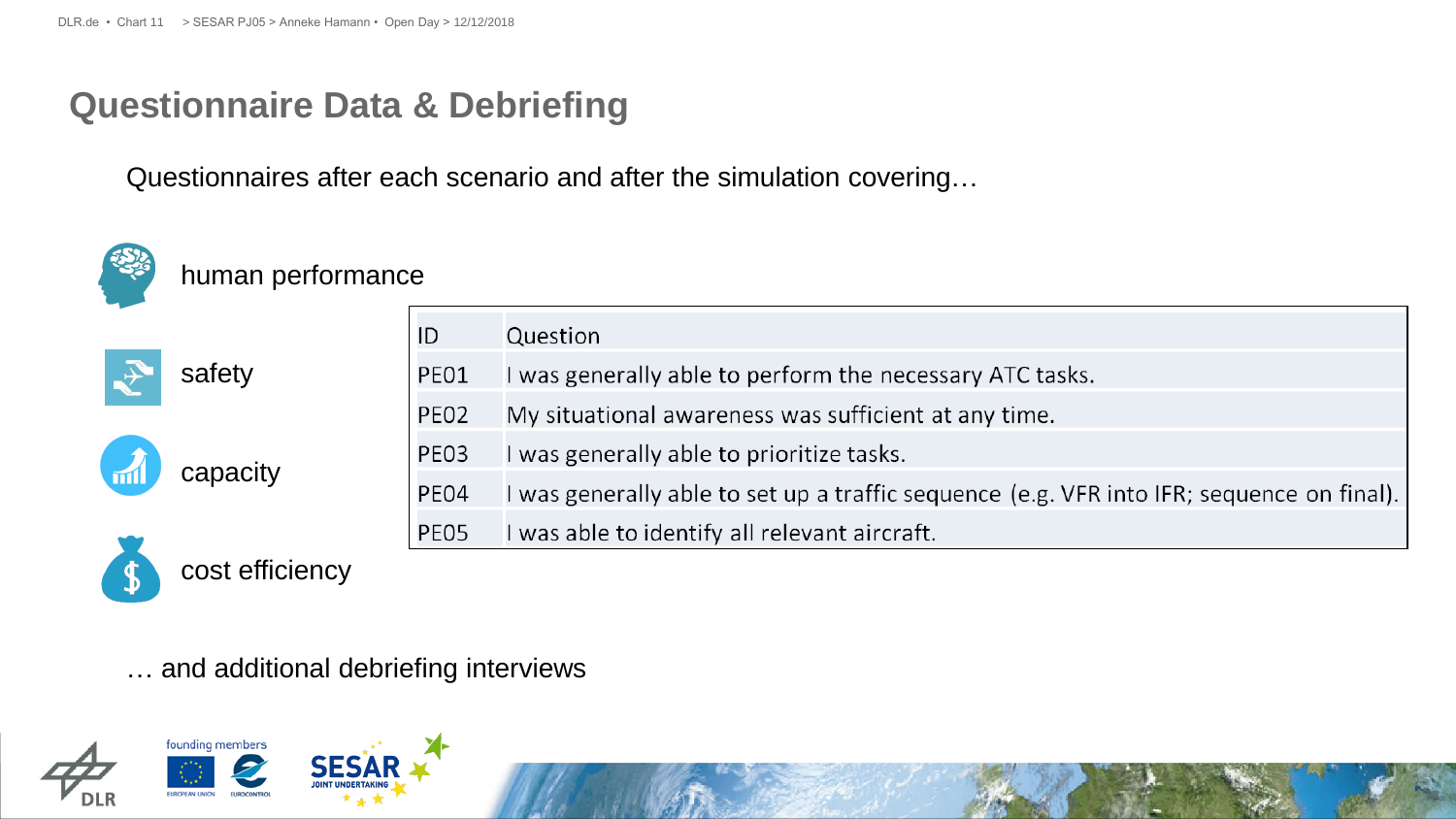#### **Questionnaire: Challenging Situations**





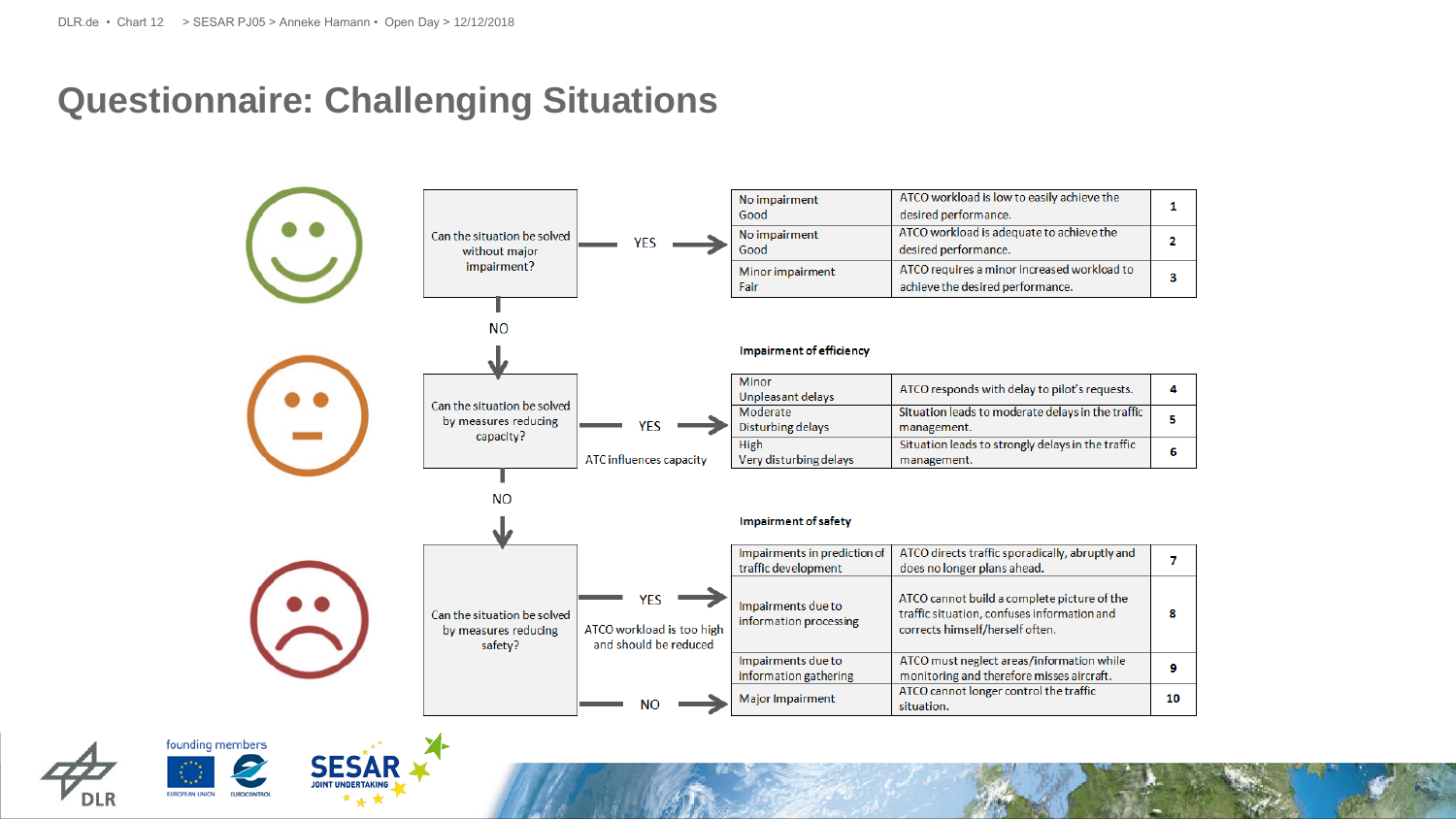#### **Challenging Situations: First Results**